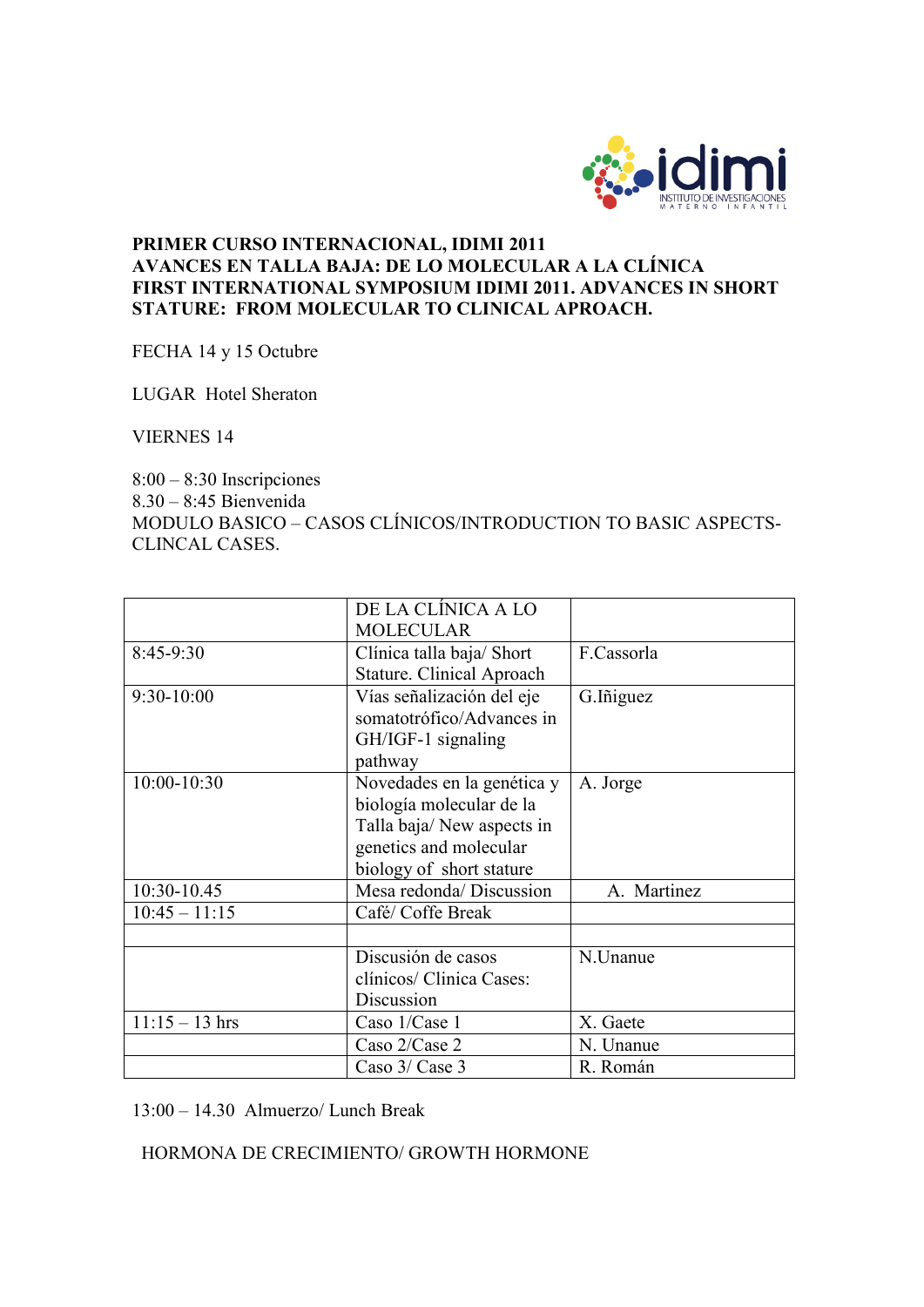| 14:30-15:15     | Hormona de Crecimiento:<br>Usos convencionales y no<br>convencionales/Indications<br>for Growth Hormone:<br>Conventional and Non-<br>conventional.     | M.Ranke                   |
|-----------------|--------------------------------------------------------------------------------------------------------------------------------------------------------|---------------------------|
| $15:15 - 15:45$ | Aspectos clínicos,<br>moleculares y terapéuticos<br>de la alteraciones del gen<br>SHOX/ Clinical, molecular<br>and therapeutic aspects of<br>SHOX gen. | A.Jorge                   |
| 15:45-16:15     | Talla Baja Idiopática: del<br>Diagnóstico al tratamiento/<br>Idiopathic Short Stature:<br>From Diagnosis to<br>treatment                               | P. Cohen                  |
| $16:15 - 16:45$ | Café/ Coffe Break                                                                                                                                      |                           |
|                 |                                                                                                                                                        |                           |
| $16:45 - 17:15$ | Como modular las dosis<br>GH/ Individualizing GH<br>dosing in children                                                                                 | P. Cohen                  |
| $17:15-1:45$    | Mesa redonda/ Discussion                                                                                                                               | F. Cassorla/ MI Hernandez |

Sábado 15

## MODULO LABORATORIO y CLINICO/

| $9:00 - 9:30$ | Valoración de métodos<br>para diagnostico de Talla<br>baja/Critical analysis in<br>diagnostic tools in short<br>stature.       | A.Jorge |
|---------------|--------------------------------------------------------------------------------------------------------------------------------|---------|
| $9:30-9:50$   | El rol de los nuevos<br>peptides en el crecimiento<br>y envejecimiento<br>/Regulatory peptides and<br>their role in growth and | P.Cohen |